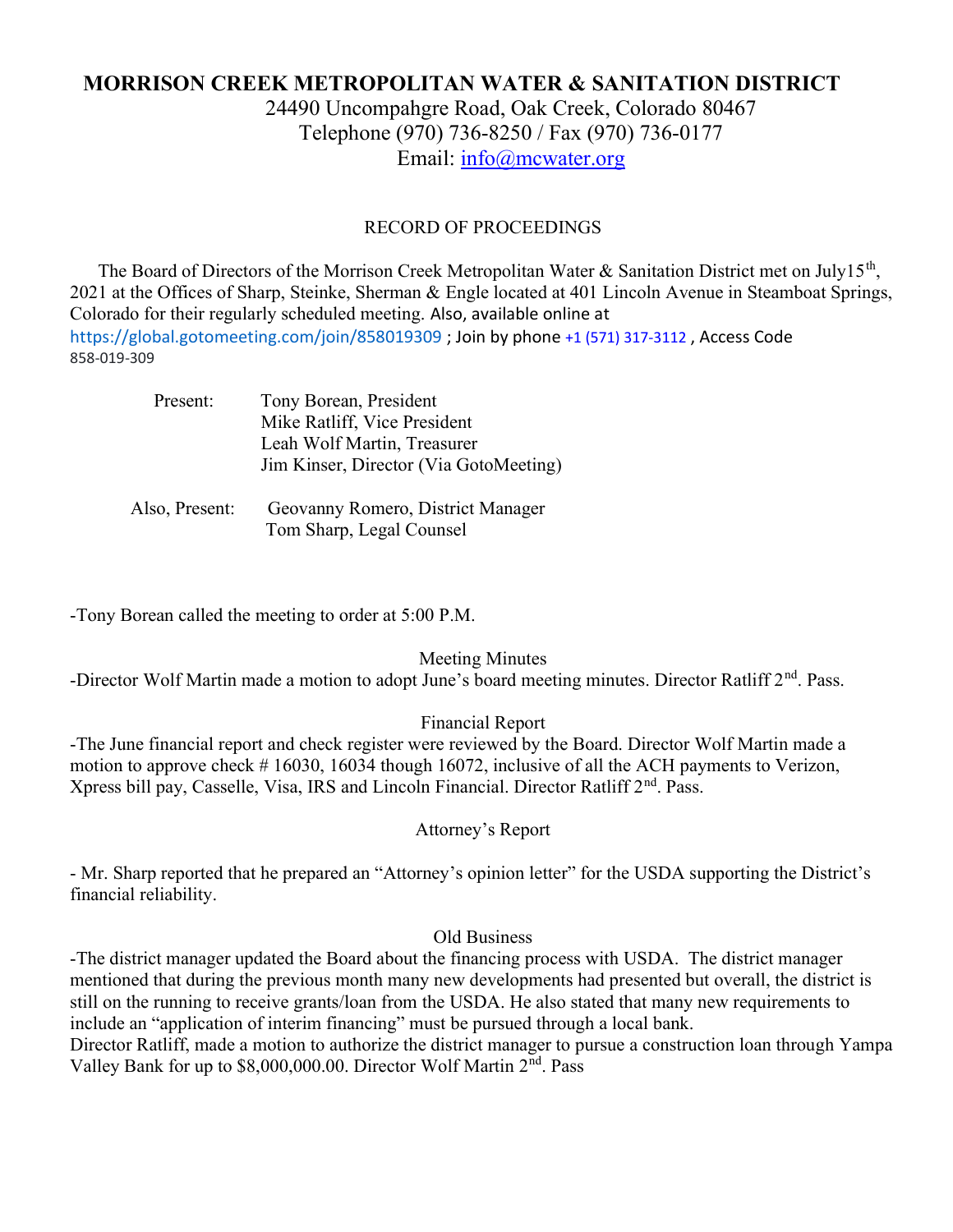- The district manager mentioned that he had held an onsite meeting with one of the engineers working on the layout and site plan for the new wastewater facility. During their conversation they addressed office space, parking, ADA accommodations and other considerations for the final layout. The meeting also included the future of the old wastewater treatment plant building. The reutilization of the building would be considered.

- The Lift Station project is currently at a halt since the waterproof membrane to cover the emergency storage tank is still backordered. The engineer in charge has been in direct contact with the builder to try to analyze other options. Materials of all sorts are backordered due to the supply chain said the district manager.

### New Business

-The Bond Counsel currently being utilized by the district recommended that the district move forward with the creation of the Water Activity Enterprise said the district manager. The reason being is that the USDA requires that the grantee agency has all the legal aspects approved before the release of any funding. Counsel Sharp mentioned that the district could go ahead and adopt the previously reviewed resolution that creates the Water Activity Enterprise.

Director Wolf Martin made a motion to approve the resolution creating the "Water Activity Enterprise". Director Kinser 2<sup>nd</sup>, Pass

- The district manager stated that the drilling of the new well 13 which will serve as an alternate water source for the upper system was successful. He indicated that the borehole was drilled to 250 feet. The driller reported 35-45 gpm. The district manager stated that the following steps include testing and approval by the state for municipal use.

- The district manager stated tat the district was not awarded the Small Communities Water Improvement Grant (\$500,000). The state of Colorado indicated that there were over 500 applications and only 20 awardees.

- The district manager stated that after meeting with the district consultants about current and future discharge permits, the best option would be to draft a letter to the permits unit at the State presenting the results of both mixing zone studies. The district manager mailed the drafted letter to the permits unit along with a summary of the favorable results of mixing within the receiving reservoir. The State acknowledged receipt of the letter. Now the district needs to wait to hear back with comments.

- The district manager said that the district must hold a public presentation for the replacement of the wastewater treatment plant to satisfy State requirements. The presentation must be given at least 30 days' notice. The advertisement will be given along the next board meeting notice and will be held at the September board meeting.

## General Manager's Report

- The water usage report showed 2.5 million gallons pumped of which 1.3 million gallons were accounted for at the wastewater treatment plant. This means that more than 1 million gallons were used for irrigation.

- The district manager mentioned that our in-house operator William Queen was able to obtain a B license for wastewater operator. The district manager stated that Mr. Queen will receive a pay increase in accordance with district policies and the comparable job market rates.